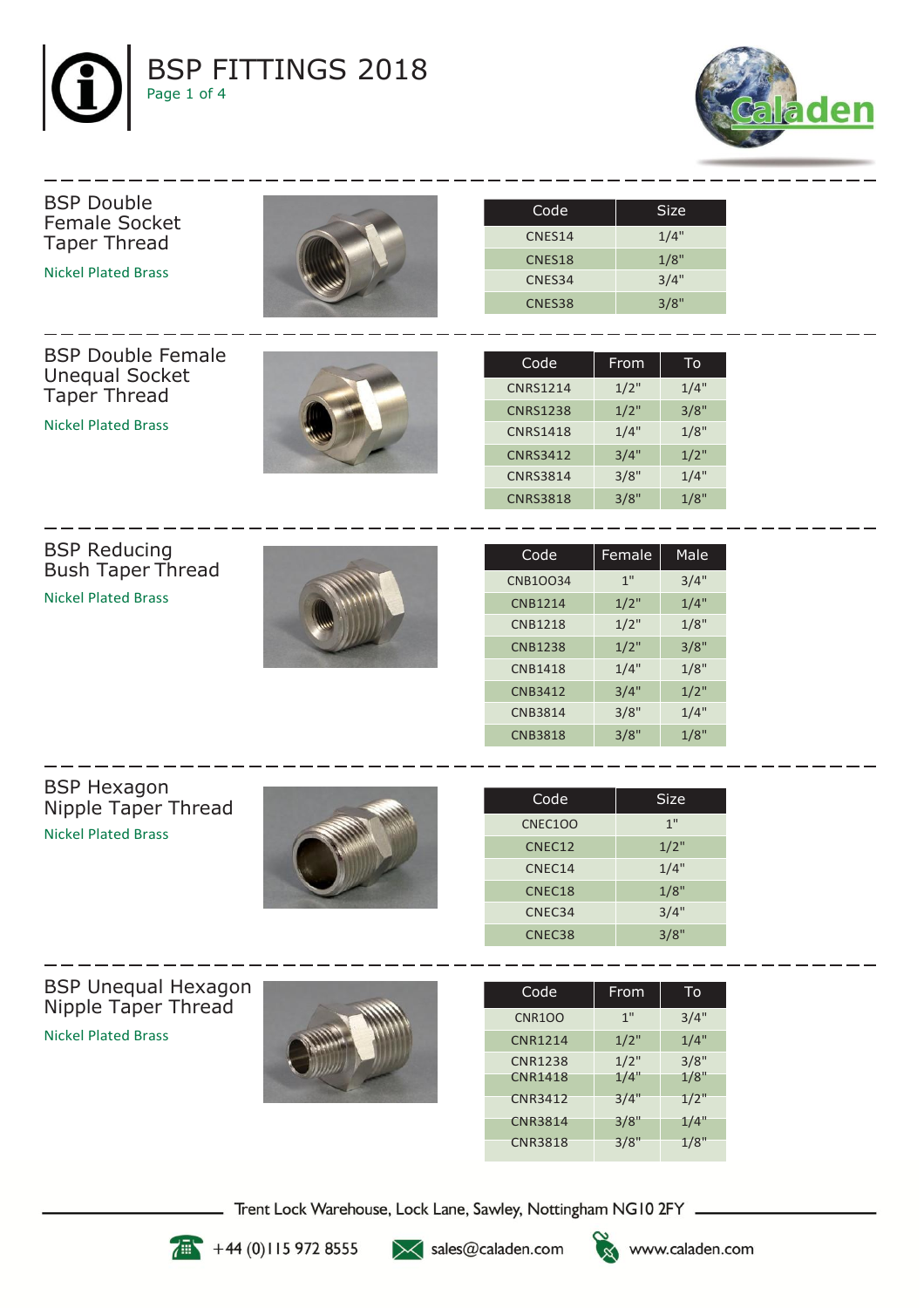



## BSP Male Plug Parallel Thread Nickel Plated Brass



| Code              | Size |
|-------------------|------|
| <b>CNP12</b>      | 1/2" |
| CNP <sub>14</sub> | 1/4" |
| CNP <sub>18</sub> | 1/8" |
| CNP34             | 3/4" |
| CNP38             | 3/8" |

BSP Female Equal Elbow Taper Thread

Nickel Plated Brass

| Code    | Size |
|---------|------|
| CNEFF12 | 1/2" |
| CNEFF14 | 1/4" |
| CNEFF18 | 1/8" |
| CNEFF34 | 3/4" |
| CNEFF38 | 3/8" |

BSP Male/Female Elbow Taper Thread

Nickel Plated Brass



| Code    | 'Size |
|---------|-------|
| CNEMF12 | 1/2"  |
| CNEMF14 | 1/4"  |
| CNEMF18 | 1/8"  |
| CNEMF34 | 3/4"  |
| CNEMF38 | 3/8"  |

BSP Female Equal Tee Taper Thread

Nickel Plated Brass



| Code          | Size |
|---------------|------|
| <b>CNT100</b> | 1"   |
| <b>CNT12</b>  | 1/2" |
| <b>CNT14</b>  | 1/4" |
| <b>CNT18</b>  | 1/8" |
| CNT34         | 3/4" |
| CNT38         | 3/8" |

BSP Female Equal 'Y' Taper Thread

Nickel Plated Brass



| Code   | Size |
|--------|------|
| CNFY12 | 1/2" |
| CNFY14 | 1/4" |
| CNFY18 | 1/8" |
| CNFY38 | 3/8" |

Trent Lock Warehouse, Lock Lane, Sawley, Nottingham NG10 2FY \_



 $+44(0)1159728555$ 

>< sales@caladen.com

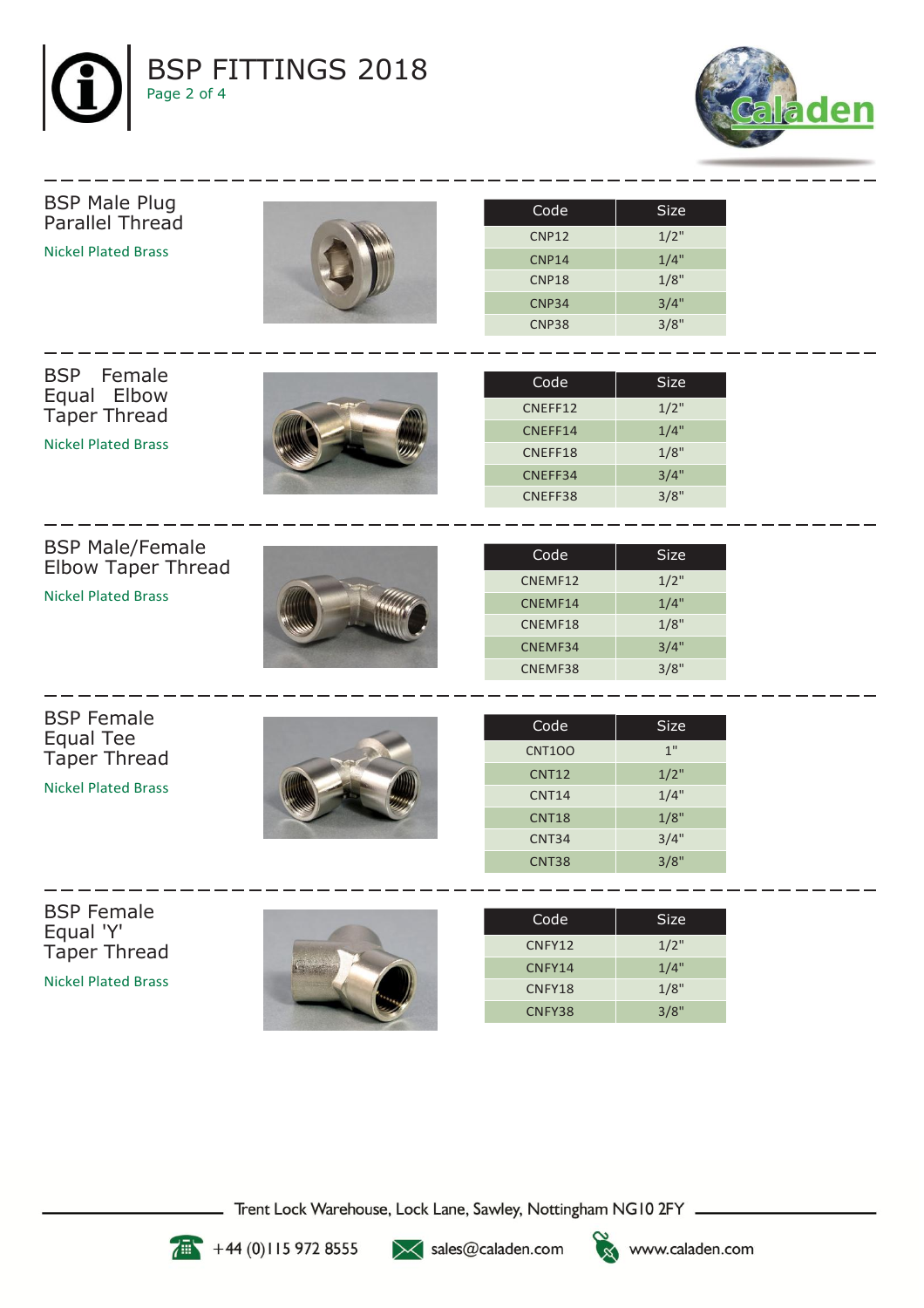



BSP Step Up Adaptor Taper Thread Nickel Plated Brass



| Code            | Female | Male      |
|-----------------|--------|-----------|
| <b>CNSU1214</b> | 1/2"   | 1/4"      |
| <b>CNSU1238</b> | 1/2"   | 3/8"      |
| CNSU14          | 1/4"   | 1/4"      |
| <b>CNSU1418</b> | 1/4"   | 1/8"      |
| CNSU18          | 1/8"   | 1/8"      |
| <b>CNSUMS</b>   | 1/8"   | <b>MS</b> |
| <b>CNSU3814</b> | 3/8"   | 1/4"      |

| <b>BSP Bulkhead</b><br>Connector | Code         | <b>Size</b> |
|----------------------------------|--------------|-------------|
| <b>Taper Thread</b>              | <b>CNB12</b> | $1/2$ "     |
|                                  | <b>CNB14</b> | 1/4"        |
| <b>Nickel Plated Brass</b>       | CNB18        | 1/8"        |
|                                  | <b>CNB38</b> | 3/8"        |
|                                  | <b>CNBMS</b> | <b>MS</b>   |
|                                  |              |             |
| <b>BSP Locknut</b>               |              |             |
| <b>Taper Thread</b>              | Code         | <b>Size</b> |
|                                  | <b>CNN12</b> | $1/2$ "     |

Nickel Plated Brass



| Code              | Size |
|-------------------|------|
| CNN <sub>12</sub> | 1/2" |
| CNN <sub>14</sub> | 1/4" |
| CNN <sub>18</sub> | 1/8" |
| CNN38             | 3/8" |

BSP Female Swivel Hose Connector Taper Thread

Brass



| Code      | <b>BSPT End</b> | Hose End |
|-----------|-----------------|----------|
| CBFH14    | 1/4"            | 1/4"     |
| CBFH14S16 | 1/4"            | S/16"    |
| CBFH1438  | 1/4"            | 3/8"     |

Hose Repair Brass



| Code           | Size  |  |
|----------------|-------|--|
| <b>CBHH316</b> | 3/16" |  |
| CBHH14         | 1/4"  |  |
| CBHHS16        | S/16" |  |
| CBHH38         | 3/8"  |  |
| CBHH12         | 1/2"  |  |
| CBHHS8         | S/8"  |  |
| CBHH34         | 3/4"  |  |
| CBHH1OO        | 1"    |  |

Trent Lock Warehouse, Lock Lane, Sawley, Nottingham NG10 2FY \_\_



 $+44(0)1159728555$ 

></a>sales@caladen.com



www.caladen.com